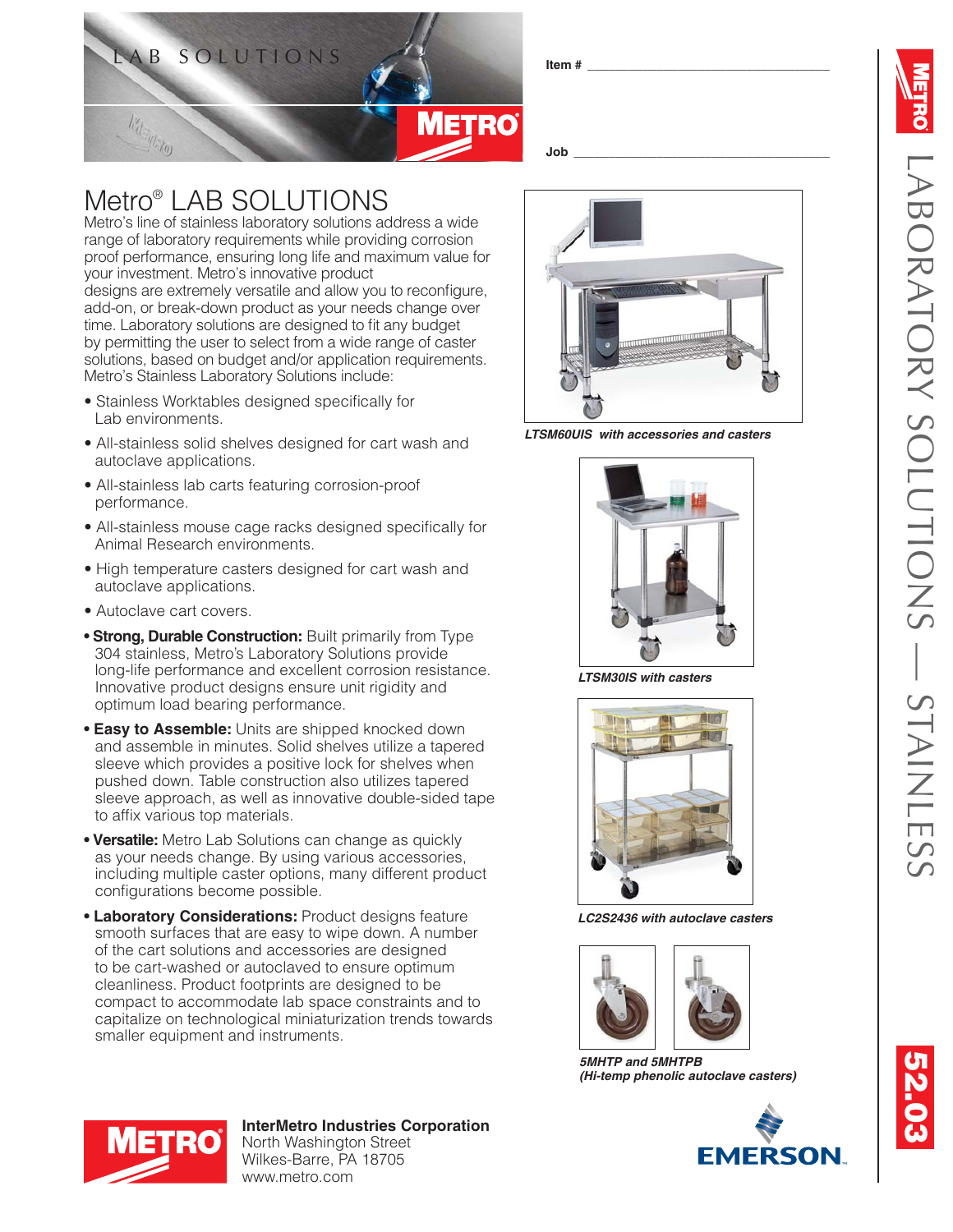



## **Specifications**

## **Countertop (Lab Worktables):**

**Stainless Steel Tops:** 16 gauge (.060) thick, Type 304 Stainless Steel, #3 Polish with vinyl protection. Island tops have bull nose front and back edge. 4" (102mm) high brake-formed backsplash on backsplash models.

**Phenolic Top:** TRESPA Top Lab Plus (black or gray) phenolic resin.

**Phenolic Backsplash:** TRESPA Athlon (black or gray) phenolic resin.

**Bottom Shelf:** 16-gauge T-304 stainless steel. 30" x 30" (760 x 760mm) work tables have 24" x 24" (610 x 610mm) bottom shelves; 30" x 36" (760 x 914mm) work tables have 24" x 30" (610 x 760mm) bottom shelves; 30" x 48" (760 x 1219mm) work tables have 24" x 42" (610 x 1066mm) bottom shelves; 30" x 60" (760 x 1524mm) work tables have 24" x 54" (610 x 1370mm) bottom shelves.

**Bottom Frame:** Three-sided 16-gauge stainless tubular frame. 30" x 30" (760 x 760mm) work tables have 24" x 24" (610 x 610mm) bottom frames; 30" x 36" (760 x 914mm) work tables have 24" x 30" (610 x 760mm) bottom frames; 30" x 48" (760 x 1219mm) work tables have 24" x 42" (610x1066mm) bottom frames; 30" x 60" (760 x 1524mm) work tables have 24" x 54" (610 x 1370mm) bottom frames.

**Posts:** Stainless steel posts have an outside diameter of 15 ⁄8" (38mm), with rolled grooves in 2" (51mm) increments along entire height. **Mobile posts include an adapter insert that can accept any standard Metro 5M series casters.** (Casters ordered separately.)

## **Stainless Lab WorkTables**

- Stainless steel construction throughout provides corrosion-proof performance.
- Table features smooth surfaces that are easy-to-clean. Mobile units can be easily moved to clean behind table area.
- Available top materials include Type 304 stainless and TRESPA phenolic resin (black or gray). Refer to chart below for more information.
- Choose from a wide range of accessories and caster options (page 4) to customize table.

| <b>Countertop Application Matrix</b> |                |                   |                           |                          |                |                   |                           |  |  |
|--------------------------------------|----------------|-------------------|---------------------------|--------------------------|----------------|-------------------|---------------------------|--|--|
| Use Area                             | EDOXV<br>Resin | Phenolic<br>Resin | <b>Stainless</b><br>Steel | Characteristics          | Epoxy<br>Resin | Phenolic<br>Resin | <b>Stainless</b><br>Steel |  |  |
|                                      |                |                   |                           | Heat Resistance          | Excellent      | Fair*             | Excellent                 |  |  |
| Low chemical use                     |                |                   |                           | Abrasion Resistance      | Good           | Excellent         | Good                      |  |  |
| Moderate chemical use                | X              | Χ                 |                           | <b>Impact Resistance</b> | Good           | Excellent         | Good                      |  |  |
| High chemical use                    |                | Х                 | Х                         | Strength                 | Good           | Excellent         | Good                      |  |  |
|                                      |                |                   |                           | Stain Resistance         | Good           | Good              | Good                      |  |  |

\*Discolors with high heat

**Note:** Phenolic resin and stainless are offered as top options for this table system. **Epoxy resin information is shown for comparison only.**

#### Definitions:

**Phenolic resin:** Compression molded of organic fiber-reinforced phenolic core with an integrally cured thermoset resin surface. Stronger than Epoxy resin over a span, and not as brittle.

**Stainless Steel:** Worksurfaces are fabricated from Type 304 stainless steel which provides excellent protection in corrosive environments.

**Epoxy resin:** Epoxy resins, silica, organic fillers, and inert hardeners are cast in forms and cured to a uniform mixture throughout.



*LTS30US with accessory stainless wire shelf*



*LTSM30IS with casters*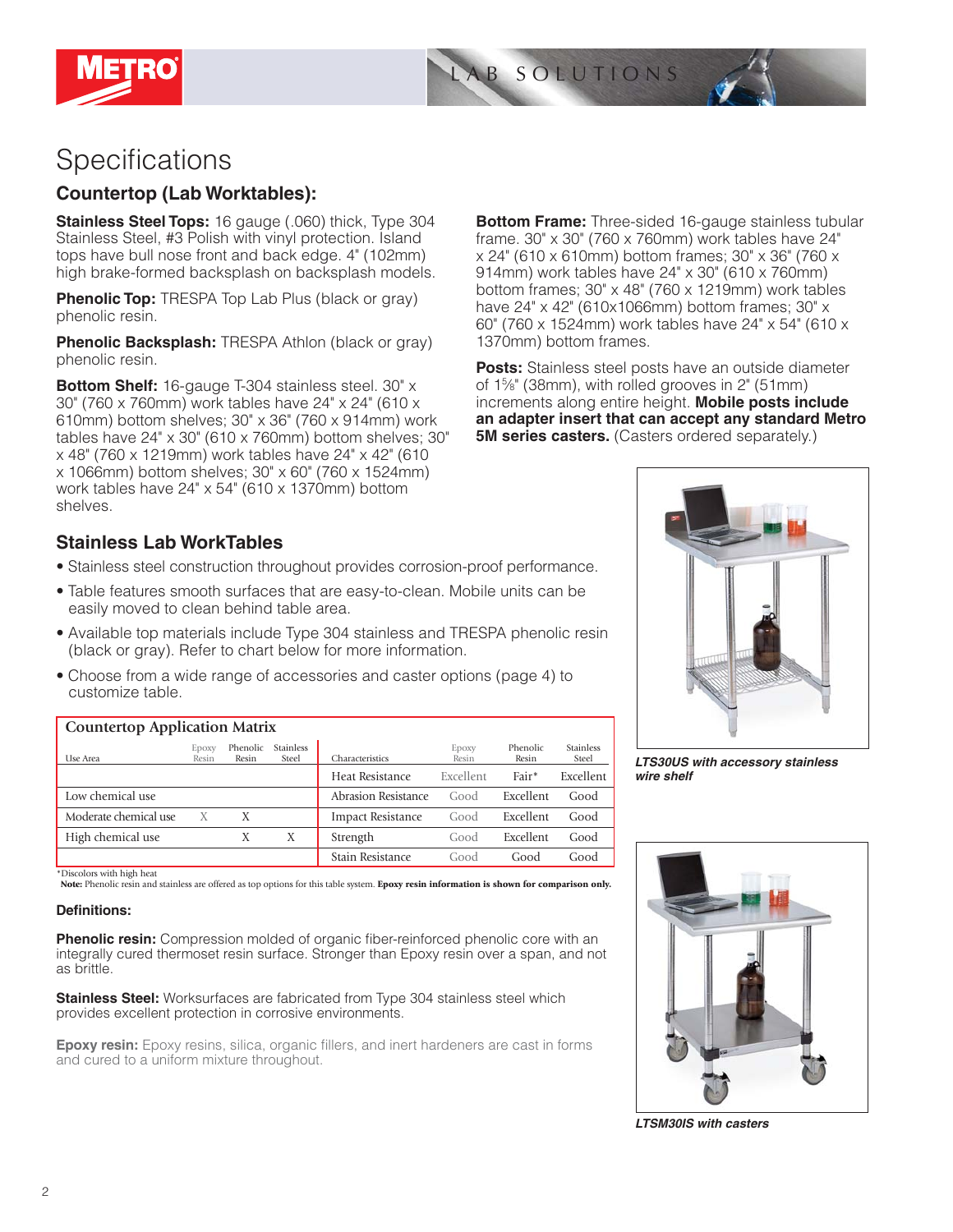



## **Select Table Style from Chart Below and Following Page:**

#### Lab Tables with **Stainless Island Top** and **Solid HD Shelf**

|            |          |        |      |        |      |            |      | Work Surface Height- |      | Approx.  |      |
|------------|----------|--------|------|--------|------|------------|------|----------------------|------|----------|------|
| Cat. No.   | Cat. No. | Width  |      | Length |      | Stationary |      | Mobile               |      | Pkd. Wt. |      |
| Stationary | Mobile   | (in.)  | (mm) | (in.)  | (mm) | (in.)      | (mm) | (in.)                | (mm) | (Ibs.)   | (kg) |
| LTS30IS    | TSM30IS  | 30.000 | 762  | 29.750 | 755  | 35.375     | 898  | 35.188               | 893  | 65       | -30  |
| LTS36IS    | TSM36IS  | 30,000 | 762  | 35.750 | 908  | 35.375     | 898  | 35.188               | 893  | 80       | -36  |
| LTS48IS    | TSM48IS  | 30,000 | 762  | 47.750 | 1212 | 35.375     | 898  | 35.188               | 893  | 103      | 47   |
| LTS60IS    | TSM60IS  | 30.000 | 762  | 59.750 | 1517 | 35.375     | 898  | 35.188               | 893  | 40       | 63   |

Leveling feet on stationary units have 1.250 (31mm) vertical adjustment.

**Casters ordered separately.** Refer to Caster Selection Guide (page 4) for more information.

Stainless Lab Tables are load rated at 50 lbs. per sq. foot (.024kg per sq. cm) up to a maximum of 600 lbs. (273kg) assuming evenly distributed load and caster specification meets requirement.



*LTSM30IS with casters (ordered separately)*

#### Lab Tables with **Stainless Island Top** and **3-Sided Frame**

|            |            |        |      |        |      |            |      | Work Surface Height- |      | Approx.  |      |
|------------|------------|--------|------|--------|------|------------|------|----------------------|------|----------|------|
| Cat. No.   | Cat. No.   | Width  |      | Length |      | Stationary |      | Mobile               |      | Pkd. Wt. |      |
| Stationary | Mobile     | (in.)  | (mm) | (in.)  | (mm) | (in.)      | (mm) | (in.)                | (mm) | (lbs.)   | (kg) |
| LTS30UIS   | TSM30UIS   | 30,000 | 762  | 29.750 | 755  | 35.375     | 898  | 35.188               | 893  | 58       | 26   |
| LTS36UIS   | .TSM36UISI | 30,000 | 762  | 35.750 | 908  | 35.375     | 898  | 35.188               | 893  |          | 32   |
| LTS48UIS   | _TSM48UIS  | 30,000 | 762  | 47.750 | 1212 | 35.375     | 898  | 35.188               | 893  | 91       | 41   |
| LTS60UIS   | TSM60UISI  | 30,000 | 762  | 59.750 | 1517 | 35.375     | 898  | 35.188               | 893  | 119      | 54   |

Leveling feet on stationary units have 1.250 (31mm) vertical adjustment.

**Casters ordered separately.** Refer to Caster Selection Guide (page 4) for more information.<br>Stainless Lab Tables are load rated at 50 lbs. per sq. foot (.024kg per sq. cm) up to a maximum of 600 lbs. (273kg) assuming even distributed load and caster specification meets requirement.

#### Lab Tables with **Stainless Backsplash Top** and **Solid HD Shelf**

|            |          |        |      |        |      |            |      | Work Surface Height- |      | Approx.          |      |
|------------|----------|--------|------|--------|------|------------|------|----------------------|------|------------------|------|
| Cat. No.   | Cat. No. | Width  |      | Lenath |      | Stationary |      | Mobile               |      | Pkd. Wt.         |      |
| Stationary | Mobile   | (in.)  | (mm) | (in.)  | (mm) | (in.)      | (mm) | (in.)                | (mm) | (Ibs.)           | (kq) |
| LTS30S     | LTSM30S  | 30.000 | 762  | 29.750 | 755  | 35.375     | 898  | 35.188               | 893  | 65               | -30  |
| LTS36S     | LTSM36S  | 30.000 | 762  | 35.750 | 908  | 35.375     | 898  | 35.188               | 893  | 80               | -36  |
| LTS48S     | LTSM48S  | 30.000 | 762  | 47.750 | 1212 | 35.375     | 898  | 35.188               | 893  | 103 <sub>1</sub> | 47   |
| LTS60S     | LTSM60S  | 30,000 | 762  | 59.750 | 1517 | 35.375     | 898  | 35.188               | 893  | 140              | 63   |

Leveling feet on stationary units have 1.250 (31mm) vertical adjustment.

**Casters ordered separately.** Refer to Caster Selection Guide (page 4) for more information.

Stainless Lab Tables are load rated at 50 lbs. per sq. foot (.024kg per sq. cm) up to a maximum of 600 lbs. (273kg) assuming evenly distributed load and caster specification meets requirement.

#### Lab Tables with **Stainless Backsplash Top** and **3-Sided Frame**

| Cat. No.   | Cat. No.       | Width  |      | Length |      | Stationary |      | -Work Surface Height-<br>Mobile |      | Approx.<br>Pkd. Wt. |              |
|------------|----------------|--------|------|--------|------|------------|------|---------------------------------|------|---------------------|--------------|
| Stationary | Mobile         | (in.)  | (mm) | (in.)  | (mm) | (in.)      | (mm) | (in.)                           | (mm) | (Ibs.)              | (kg)         |
| LTS30US    | <b>TSM30US</b> | 30,000 | 762  | 29.750 | 755  | 35.375     | 898  | 35.188                          | 893  | 58                  | -26          |
| LTS36US    | TSM36US        | 30.000 | 762  | 35.750 | 908  | 35.375     | 898  | 35.188                          | 893  | 70.                 | - 32         |
| LTS48US    | TSM48US        | 30.000 | 762  | 47.750 | 1212 | 35.375     | 898  | 35.188                          | 893  | 91                  | $4^{\prime}$ |
| LTS60US    | TSM60US        | 30,000 | 762  | 59.750 | 1517 | 35.375     | 898  | 35.188                          | 893  | 19                  | .54          |

Leveling feet on stationary units have 1.250 (31mm) vertical adjustment.

**Casters ordered separately.** Refer to Caster Selection Guide (page 4) for more information.<br>Stainless Lab Tables are load rated at 50 lbs. per sq. foot (.024kg per sq. cm) up to a maximum of 600 lbs. (273kg) assuming even

distributed load and caster specification meets requirement.

## Lab Tables with **Black Phenolic Top** and **Solid HD Shelf**

#### (Backsplash accessory ordered separately)

|            |          |        |      |        |      |            |      | -Work Surface Height- |      | Approx.  |      |
|------------|----------|--------|------|--------|------|------------|------|-----------------------|------|----------|------|
| Cat. No.   | Cat. No. | Width  |      | Length |      | Stationary |      | Mobile                |      | Pkd. Wt. |      |
| Stationary | Mobile   | (in.)  | (mm) | (in.)  | (mm) | (in.)      | (mm) | (in.)                 | (mm) | (lbs.)   | (kg) |
| LTS30PB    | LTSM30PB | 30.000 | 762  | 29.750 | 755  | 36.000     | 914  | 35.875                | 911  |          | 35   |
| LTS36PB    | LTSM36PB | 30.000 | 762  | 35.750 | 908  | 36.000     | 914  | 35 875                | 911  | 92       | 41   |
| LTS48PB    | LTSM48PB | 30.000 | 762  | 47.750 | 1212 | 36.000     | 914  | 35 875                | 911  | 13       | .51  |
| LTS60PB    | LTSM60PB | 30.000 | 762  | 59.750 | 1517 | 36.000     | 914  | 35.875                | 911  | 41       | 64   |

Leveling feet on stationary units have 1.250 (31mm) vertical adjustment.

**Casters ordered separately.** Refer to Caster Selection Guide (page 4) for more information. Stainless Lab Tables are load rated at 50 lbs. per sq. foot (.024kg per sq. cm) up to a maximum of 600 lbs. (273kg) assuming evenly

distributed load and caster specification meets requirement.



*LTSM60UIS with accessories and casters*



*LTS30US with accessory wire shelf*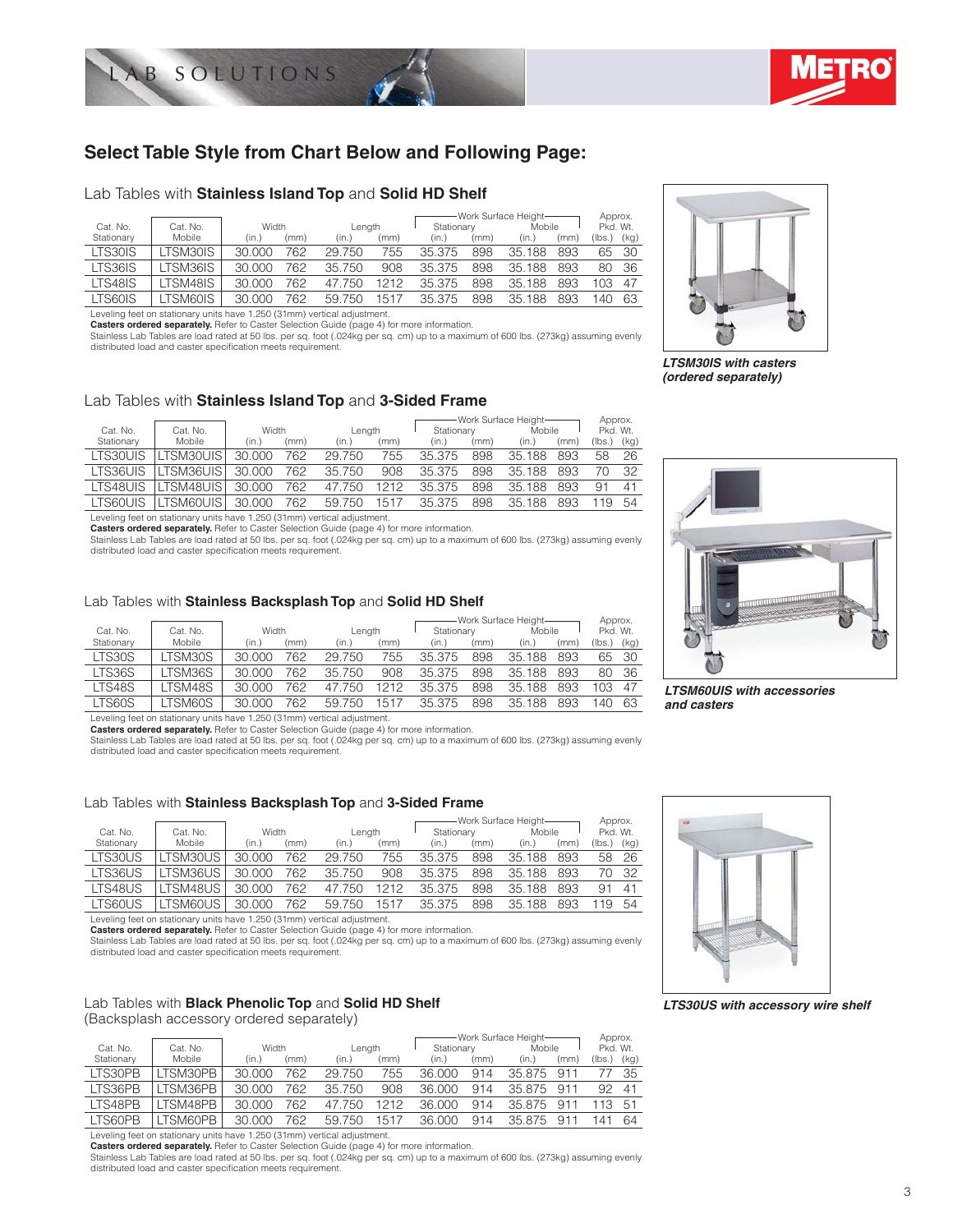



## **Stainless Lab Tables (cont'd.)**

#### Lab Tables with **Black Phenolic Top** and **3-Sided Frame**

(Backsplash accessory ordered separately)

|                 |           |        |      |        |      |            |      | -Work Surface Height- |        | Approx.  |      |
|-----------------|-----------|--------|------|--------|------|------------|------|-----------------------|--------|----------|------|
| Cat. No.        | Cat. No.  | Width  |      | Length |      | Stationary |      | Mobile                |        | Pkd. Wt. |      |
| Stationary      | Mobile    | (in.)  | (mm) | (in.)  | (mm) | (in.)      | (mm) | (in.)                 | (mm'   | (lbs.)   | (kg) |
| <b>ITS30UPB</b> | LTSM30UPB | 30.000 | 762  | 29.750 | 755  | 36,000     | 914  | 35.875                | 911    |          | - 32 |
| I TS36UPB       | LTSM36UPB | 30.000 | 762  | 35.750 | 908  | 36,000     | 914  | 35.875                | 911    | 82 37    |      |
| LTS48UPB        | LTSM48UPB | 30.000 | 762  | 47.750 | 1212 | 36,000     | 914  | 35.875                | $91 -$ |          | 46   |
| I TS60UPB       | LTSM60UPB | 30,000 | 762  | 59.750 | 1517 | 36,000     | 914  | 35 875                | 911    |          | 54   |

Leveling feet on stationary units have 1.250 (31mm) vertical adjustment.

**Casters ordered separately.** Refer to Caster Selection Guide (page 4) for more information.<br>Stainless Lab Tables are load rated at 50 lbs. per sq. foot (.024kg per sq. cm) up to a maximum of 600 lbs. (273kg) assuming even distributed load and caster specification meets requirement.

### Lab Tables with **Gray Phenolic Top** and **Solid HD Shelf**

(Backsplash accessory ordered separately)

|            |          |        |      |        |      |            |      | -Work Surface Height- |      | Approx.  |      |
|------------|----------|--------|------|--------|------|------------|------|-----------------------|------|----------|------|
| Cat. No.   | Cat. No. | Width  |      | Length |      | Stationary |      | Mobile                |      | Pkd. Wt. |      |
| Stationary | Mobile   | (in.)  | (mm) | (in.)  | (mm) | (in.)      | (mm) | (in.)                 | (mm) | (Ibs.)   | (kg) |
| LTS30PG    | TSM30PG  | 30,000 | 762  | 29.750 | 755  | 36.000     | 914  | 35.875                | 911  |          | 35   |
| LTS36PG    | TSM36PG  | 30.000 | 762  | 35.750 | 908  | 36,000     | 914  | 35.875                | 911  | 92       | 41   |
| ITS48PG    | TSM48PG  | 30.000 | 762  | 47.750 | 1212 | 36.000     | 914  | 35.875                | 911  | 13       | 51   |
| LTS60PG    | TSM60PG  | 30.000 | 762  | 59.750 | 1517 | 36.000     | 914  | 35 875                | 911  |          | 64   |

Leveling feet on stationary units have 1.250 (31mm) vertical adjustment.

**Casters ordered separately.** Refer to Caster Selection Guide (page 4) for more information.

Stainless Lab Tables are load rated at 50 lbs. per sq. foot (.024kg per sq. cm) up to a maximum of 600 lbs. (273kg) assuming evenly distributed load and caster specification meets requirement.

#### Lab Tables with **Gray Phenolic Top** and **3-Sided Frame**

(Backsplash accessory ordered separately)

|                 |           |        |      |        |      |            |      | -Work Surface Height- |      | Approx.  |       |
|-----------------|-----------|--------|------|--------|------|------------|------|-----------------------|------|----------|-------|
| Cat. No.        | Cat. No.  | Width  |      | Length |      | Stationary |      | Mobile                |      | Pkd. Wt. |       |
| Stationary      | Mobile    | (in.)  | (mm) | (in.)  | (mm) | (in.)      | (mm) | (in.)                 | (mm) | (lbs.)   | (kg)  |
| LTS30UPG        | LTSM30UPG | 30.000 | 762  | 29.750 | 755  | 36,000     | 914  | 35.875                | 911  |          | 70 32 |
| <b>ITS36UPG</b> | LTSM36UPG | 30.000 | 762  | 35.750 | 908  | 36.000     | 914  | 35.875                | 911  | 82 37    |       |
| I TS48UPG       | LTSM48UPG | 30.000 | 762  | 47.750 | 1212 | 36,000     | 914  | 35.875                | 911  | 101      | 46    |
| LTS60UPG        | LTSM60UPG | 30.000 | 762  | 59.750 | 1517 | 36,000     | 914  | 35.875                | 911  | 12N      | 54    |

Leveling feet on stationary units have 1.250 (31mm) vertical adjustment.

**Casters ordered separately.** Refer to Caster Selection Guide (page 4) for more information.

Stainless Lab Tables are load rated at 50 lbs. per sq. foot (.024kg per sq. cm) up to a maximum of 600 lbs. (273kg) assuming evenly distributed load and caster specification meets requirement.

### For **Mobile Stainless Lab Tables**, Select Appropriate Casters from Caster Selection Guide, below:

#### **(Four brake casters are recommended for maximum table stability)**



**Note:** Use heavy-duty mobile post adapter (Cat. No. 9974HDP-4) to convert HD Stationary post to accept any standard Metro 5M series casters (shown above).



*LTSM60UPB with accessories, casters, backsplash accessory, and Starsys™ cart* 



*LTSM60UPG with accessories, casters, backsplash accessory, and Starsys™ cart*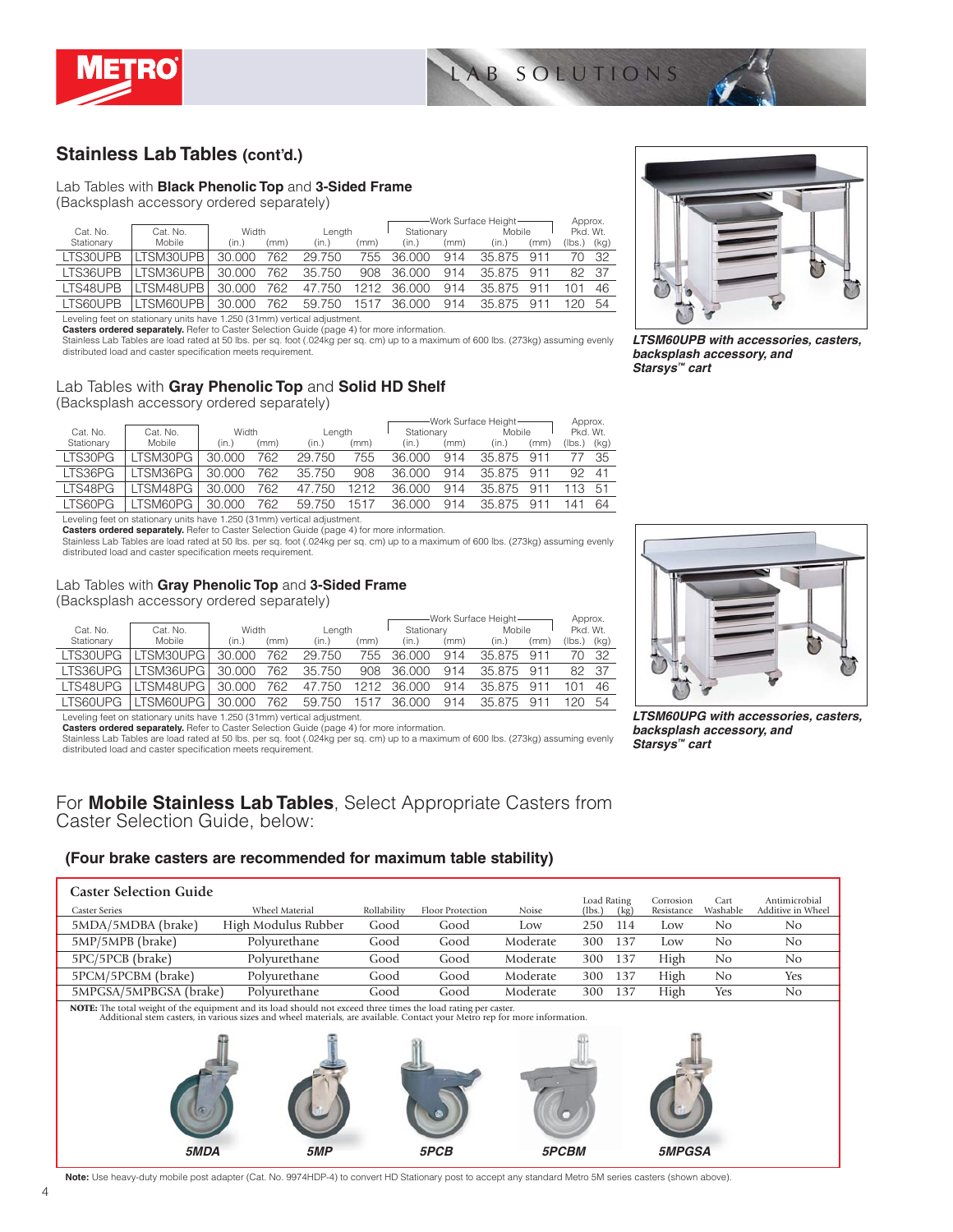



## **Choose from Available Accessories to Customize Table**

#### **Backsplash**

4" (102mm) high. Attaches to phenolic table top (page 3), using pre-drilled holes. Match length and color with selected countertop.

| Cat. No.        | Cat. No. |               | Length | Approx.<br>Pkd. Wt. |      |
|-----------------|----------|---------------|--------|---------------------|------|
| <b>Black</b>    | Gray     | (in.)         | (mm)   | (lbs.)              | (kg) |
| LT30BSB         | LT30BSG  | $27^{3}/_{4}$ | 705    | 5.5                 | 2.5  |
| LT36BSB         | LT36BSG  | $33^{3}/$     | 875    | 65                  | 2.9  |
| LT48BSB         | LT48BSG  | $45^{3}/_{4}$ | 1162   | 7.5                 | 34   |
| <b>I T60BSB</b> | LT60BSG  |               | 1466   | 9.5                 | 4.3  |



#### **Wire Shelf**

Stainless shelves mount on 3-sided frames with use of clips.

| Cat. No.<br><b>Stainless</b> | Fits Shelf Length<br>(mm)<br>(in.) | Approx.<br>Pkd. Wt.<br>(kg)<br>(lbs.) |
|------------------------------|------------------------------------|---------------------------------------|
| LT30WS                       | $22^{3}/_{8}$<br>568               | 27<br>6                               |
| LT36WS                       | $28^{3}/_{8}$<br>720               | 34<br>7.5                             |
| LT48WS                       | $40^{3}/\text{s}$<br>1025          | 4.5<br>10                             |
| LT60WS                       | $52^{3}/_{\circ}$<br>0.230         | 12                                    |



*LT30WS*

**Note:** Shelves are load rated for a maximum of 150 lbs. (68kg).

### **Stainless Keyboard Tray**

Fits 48" and 60" (1219 and 1524mm) table lengths Cat. No. **LTSKB Note:** Stainless keyboard tray and stainless drawer will both fi t 60" (1524mm) long table.

#### **Stainless Drawer**

Fits 30", 36", 48" and 60" (760, 914, 1219, and 1524mm) table lengths Cat. No. **LTSD6 Note:** Stainless keyboard tray and stainless

drawer will both fit 60" (1524mm) long table.

# *LTSD6*

*LTSKB*

**Surface Mount Swing Arm for Flat Monitor**

Mounts on stainless and phenolic tops. Cat. No. **LTFMA**



*LTFMA*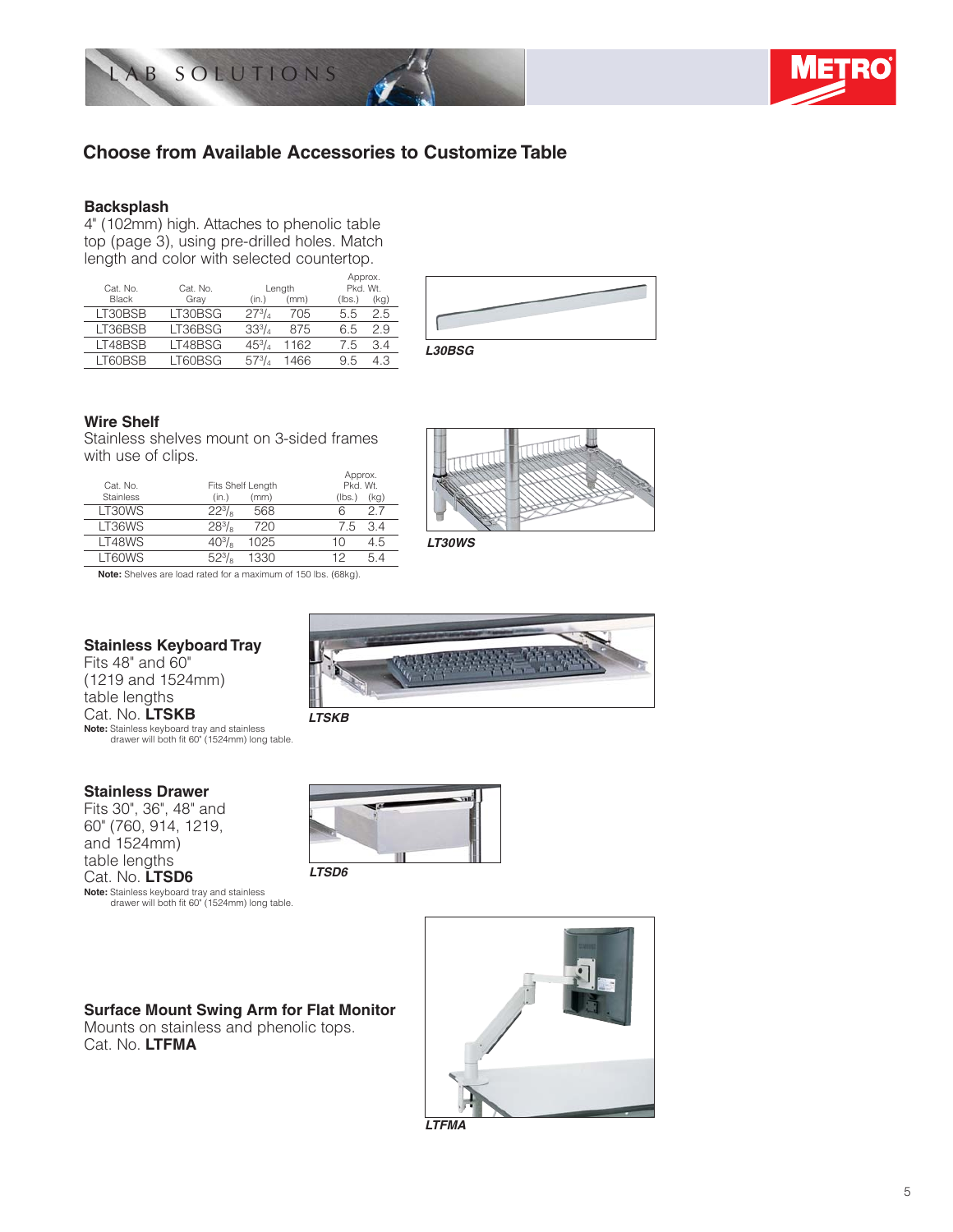

## **Super Erecta Shelf** ® **All-Stainless Solid Shelving**

- Solid shelving is available in four widths and six lengths
- All-stainless, 18-gauge steel construction with  $\frac{1}{8}$ " (3mm) ship's edge detail helps contains spills
- All-stainless design, including stainless cast corners, can be used in cart wash and autoclave environments. Refer to autoclave guidelines on page 8.
- New accessories include high-temperature autoclave casters and autoclave cart covers. See page 8 for more information.

## **Solid Shelves**

|                  |       |        | Approx.  |  |
|------------------|-------|--------|----------|--|
| Cat. No.         | Width | Length | Pkd. Wt. |  |
| <b>Stainless</b> | (in.) | (mm)   | (lbs.)   |  |
|                  | (mm)  | (in.)  | (kg)     |  |
| <b>1424NFS</b>   | 355   | 610    | 3.7      |  |
|                  | 14    | 24     | 8.2      |  |
| <b>1430NFS</b>   | 355   | 30     | 4.6      |  |
|                  | 14    | 760    | 10.2     |  |
| 1436NFS          | 14    | 914    | 5.8      |  |
|                  | 355   | 36     | 12.8     |  |
| <b>1442NFS</b>   | 14    | 42     | 13.3     |  |
|                  | 355   | 1066   | 6.0      |  |
| <b>1448NFS</b>   | 14    | 1219   | 15.1     |  |
|                  | 355   | 48     | 6.8      |  |
| <b>1460NFS</b>   | 355   | 1524   | 19.8     |  |
|                  | 14    | 60     | 9.0      |  |
| <b>1824NFS</b>   | 18    | 610    | 10.6     |  |
|                  | 457   | 24     | 4.8      |  |
| <b>1830NFS</b>   | 18    | 30     | 5.7      |  |
|                  | 457   | 760    | 12.6     |  |
| 1836NFS          | 18    | 914    | 6.7      |  |
|                  | 457   | 36     | 14.8     |  |
| <b>1842NFS</b>   | 18    | 42     | 7.4      |  |
|                  | 457   | 1066   | 16.3     |  |
| <b>1848NFS</b>   | 457   | 1219   | 8.1      |  |
|                  | 18    | 48     | 17.8     |  |
| <b>1860NFS</b>   | 457   | 60     | 10.1     |  |
|                  | 18    | 1524   | 22.3     |  |
| 2124NFS          | 21    | 610    | 12.1     |  |
|                  | 530   | 24     | 5.5      |  |
| 2130NFS          | 21    | 30     | 14.3     |  |
|                  | 530   | 760    | 6.5      |  |
| 2136NFS          | 21    | 36     | 7.4      |  |
|                  | 530   | 914    | 16.3     |  |
| 2142NFS          | 21    | 42     | 21       |  |
|                  | 530   | 1066   | 9.5      |  |
| 2148NFS          | 21    | 48     | 22.3     |  |
|                  | 530   | 1219   | 10.1     |  |
| 2160NFS          | 21    | 1524   | 25       |  |
|                  | 530   | 60     | 11.3     |  |
| <b>2424NFS</b>   | 24    | 24     | 13.3     |  |
|                  | 610   | 610    | 6.0      |  |
| 2430NFS          | 24    | 30     | 15.3     |  |
|                  | 610   | 760    | 6.9      |  |
| 2436NFS          | 24    | 914    | 19       |  |
|                  | 610   | 36     | 8.6      |  |
| 2442NFS          | 24    | 42     | 20.3     |  |
|                  | 610   | 1066   | 9.2      |  |
| 2448NFS          | 24    | 48     | 22.9     |  |
|                  | 610   | 1219   | 10.4     |  |
| 2460NFS          | 24    | 1524   | 30.3     |  |
|                  | 610   | 60     | 13.7     |  |

**Important:** When ordering by components remember that stability decreases as the ratio of height to width increases. Units should be kept as wide and low as possible. **Note:** Demo corner sample can be obtained by ordering Cat. No. DEMO-NFS.

### **Stainless Steel Shelf Ledges**

Sturdy 4" (101mm) ledges contain items on shelves. Spring-clip tabs included for attachment.

| Cat. No.                       |                                    | Approx. Pkd. Wt.<br>Per 6 Pieces |
|--------------------------------|------------------------------------|----------------------------------|
| <b>Stainless</b>               | Fits Shelf Length<br>(in.)<br>(mm) | (lbs.)<br>(kg)                   |
| L <sub>14</sub> W <sub>S</sub> | 355<br>14                          | $7^{1/2}$<br>3.4                 |
| L <sub>18</sub> W <sub>S</sub> | 18<br>457                          | 9<br>4.1                         |
| L <sub>21</sub> W <sub>S</sub> | 21<br>530                          | $10^{1/2}$<br>4.7                |
| L <sub>24</sub> W <sub>S</sub> | 24<br>610                          | 12<br>5.4                        |
| L30WS                          | 30<br>760                          | $13^{1}/_{2}$<br>6.0             |
| L36WS                          | 36<br>914                          | $16^{1/2}$<br>7.4                |
| L42WS                          | 42<br>1066                         | $19^{1/2}$<br>8.7                |
| L48WS                          | 48<br>1219                         | $22^{1/2}$<br>10.1               |
| L60WS                          | 60<br>1524                         | 30<br>13.5                       |

\*Actual ledge length is approximately 1" (25mm) shorter than nominal shelf length/width.

#### **Stainless Steel Shelf Dividers**

The easy way to keep shelves orderly. Eight inch (203mm) high dividers attach with spring clips (provided).

| Cat. No.         | Fits Shelf Length | Approx. Pkd. Wt.<br>Per 6 Pieces |
|------------------|-------------------|----------------------------------|
| <b>Stainless</b> | (mm)<br>(in.)     | (kq)<br>(lbs.)                   |
| DD18FS           | 18<br>457         | $13^{1/2}$<br>6.0                |
| DD24FS           | 610<br>24         | $16^{1/2}$<br>4.                 |



*All stainless solid shelf with stainless corners*





*4" (101mm) Ledges*



*Shelf Dividers*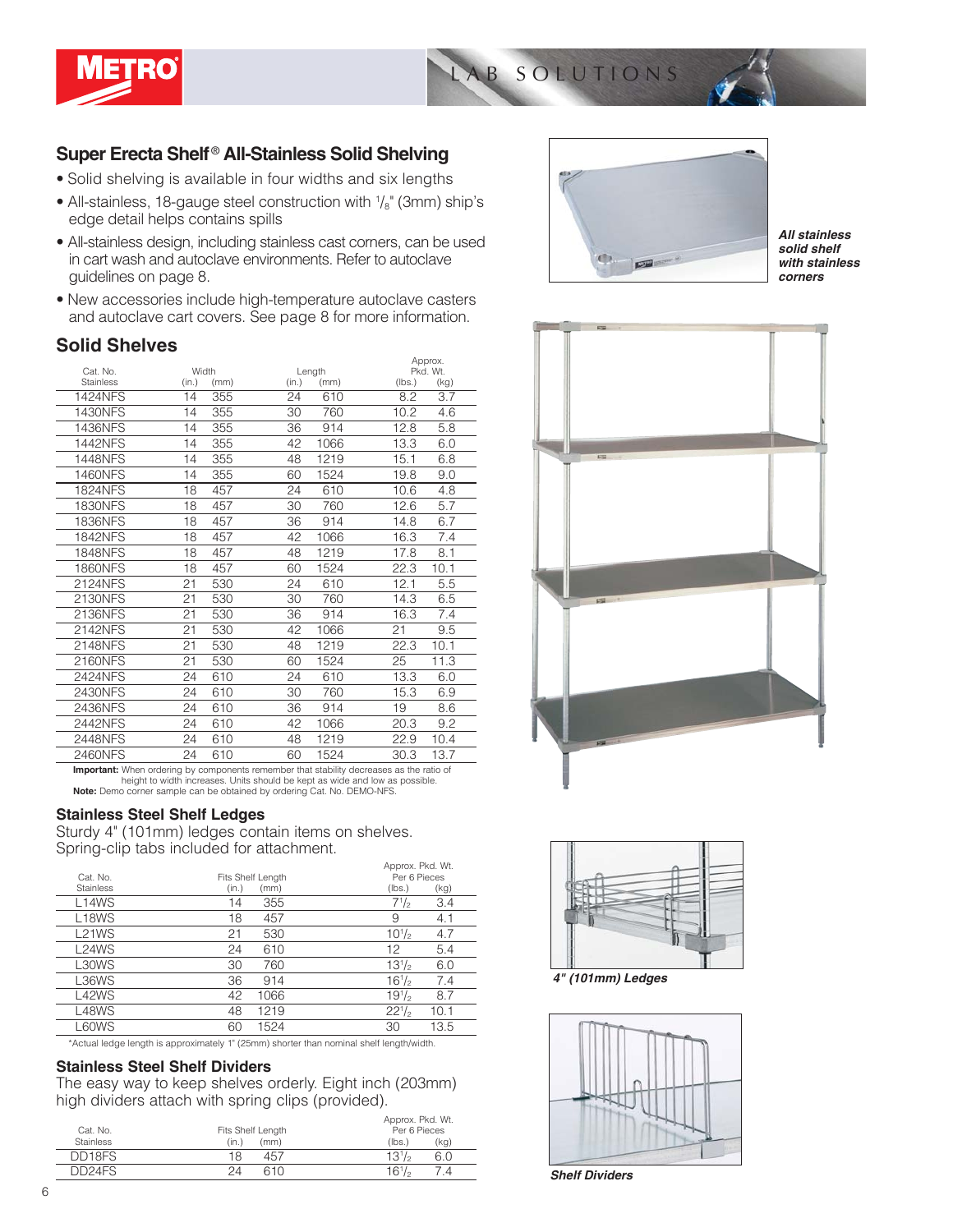



## **A. For Stationary Shelving Applications**

Combine required shelf sizes above with stainless posts (4), below. Stainless posts are fitted with adjustable leveling bolts to compensate for uneven surfaces.

|               |                  |                  |      | Approx.       |      |  |
|---------------|------------------|------------------|------|---------------|------|--|
| Cat. No.      | Cat. No.         | Height*          |      | Pkd. Wt.      |      |  |
| Chrome        | <b>Stainless</b> | (in.)            | (mm) | (lbs.)        | (kg) |  |
| 7P            |                  | $7^{1/2}$        | 195  | $\frac{1}{2}$ | 0.3  |  |
| 13P           | 13PS             | $14^{1/2}$       | 370  |               | 0.5  |  |
| 27P           | 27PS             | $27^{1/2}$       | 700  | $1^{3}/_{4}$  | 0.75 |  |
| 33P           | 33PS             | $34\frac{1}{2}$  | 875  | 2             | 0.9  |  |
| 54P           | 54PS             | $54\frac{9}{16}$ | 1385 | 3             | 1.4  |  |
| 63P           | 63PS             | $62\frac{9}{16}$ | 1590 | $3^{1/2}$     | 1.6  |  |
| 74P           | 74PS             | $74^{5}/_{8}$    | 1895 | 4             | 1.8  |  |
| 86P           | 86PS             | $86^{5}/_{8}$    | 2200 | 5             | 2.3  |  |
| 96P           |                  | $96^{5}/_{8}$    | 2454 | $5^{1}/_{2}$  | 2.5  |  |
| .<br><b>A</b> | <br>14.41        |                  |      |               |      |  |

\*Height includes leveling bolt and cap.

*SiteSelect™ Posts are grooved at 1" (25mm) increments and numbered at 2" (50mm) increments. Posts are doublegrooved every 8" (203mm) for easy identifi cation.*

## **B. For Mobile Applications**

Combine required shelf sizes above with stainless mobile posts (4), below. Mobile posts accept a wide range of Metro stem casters. Refer to page 4, Caster Selection Guide, for caster selection options or contact your local Metro Rep for more information

| Cat. No.                                           |               | Height |              | Approx.<br>Pkd. Wt. |
|----------------------------------------------------|---------------|--------|--------------|---------------------|
| <b>Stainless</b>                                   | (in.)         | (mm)   | (lbs.)       | (kq)                |
| 27UPS                                              | $27^{1/2}$    | 699    | $1^{3}/_{4}$ | 0.75                |
| 33UPS                                              | $33^{7}/_{8}$ | 861    | 2            | 0.9                 |
| 54UPS                                              | 54            | 1370   | З            | 1.4                 |
| 63UPS                                              | 62            | 1575   | $3^{1/2}$    | 1.6                 |
| 74UPS                                              | 74            | 1880   |              | 1.8                 |
| 86UPS                                              | 86            | 2185   | 4.5          | 2.0                 |
| These nosts come without leveling holt assembly to |               |        |              |                     |

These posts come without leveling bolt assembly to accommodate stem casters.

## **C. For Cart Wash (Mobile) Applications**

Combine required shelf sizes with stainless swedged posts (4), below. Stainless steel cart washable casters are required for cart wash applications. Refer to chart below for recommended caster series.

### **Swedged Posts**

|           |                  | <b>Dimensions</b> |
|-----------|------------------|-------------------|
| Cat. No.  | Description      | (mm)<br>(in.,     |
| 33 JPS-SW | Stem Caster Post | 875<br>33         |
| 54UPS-SW  | Stem Caster Post | 1370<br>54        |
| 63UPS-SW  | Stem Caster Post | 1600<br>63        |

### **Stainless Steel Cart-Washable Stem Casters**

Stem casters are shipped with donut bumpers.

|                                                                                                                                                                                                                       | <b>Wheel Diameter</b> | Face               | Load Rating    |              |                           | Approx.<br>Pkd. Wt. |               |
|-----------------------------------------------------------------------------------------------------------------------------------------------------------------------------------------------------------------------|-----------------------|--------------------|----------------|--------------|---------------------------|---------------------|---------------|
| Cat. No.                                                                                                                                                                                                              | (in.)<br>(mm)         | (in.)<br>(mm)      | (lbs.)<br>(kg) | Type         | Wheel Tread               | (kg)<br>(lbs.)      |               |
| 5MDGSA                                                                                                                                                                                                                | 127<br>b.             | $1^{1}/_{4}$<br>32 | 150<br>68      | Swivel       | High Modulus              | $2^{1/2}$<br>1.1    |               |
| 5MDBGSA                                                                                                                                                                                                               | 127<br>5              | 32<br>$1^{1}/_{4}$ | 50<br>68       | <b>Brake</b> | High Modulus Donut        | .17<br>$2^{5}/8$    |               |
| 5MDRGSA                                                                                                                                                                                                               | 127<br>5              | 32<br>$1^{1}/_{4}$ | 150<br>68      | Rigid        | <b>High Modulus Donut</b> | $2^{3}/8$<br>.08    |               |
| 5MPGSA                                                                                                                                                                                                                | 127<br>5              | 32<br>$1^{1/2}$    | 135<br>300     | Swivel       | Polyurethane              | $2^{1}/8$<br>.94    |               |
| 5MPBGSA                                                                                                                                                                                                               | 127<br>5              | 32<br>$1^{1}/_{4}$ | 135<br>300     | <b>Brake</b> | Polyurethane              | $2^{1/4}$           |               |
| 5MPRGSA                                                                                                                                                                                                               | 127<br>5              | 32<br>$11_{4}$     | 135<br>300     | Rigid        | Polvurethane              | .9                  | <b>5MDGSA</b> |
| <b>Note 1:</b> Load Height for all 5MD and 5MP casters $-6^3/32^6 \pm 1/16^6$ (155 $\pm$ 1.5mm).<br>Note 2: All casters are grease sealed with zerk fittings in swivel and axle.<br>Note 3: Brakes are foot-operated. |                       |                    |                |              |                           |                     |               |



## **D. For Autoclave (Mobile) Applications**

Combine required shelf sizes (page 6) with stainless swedged posts (4), above. Aluminum split sleeves (Cat. No. 9986S) must be used for autoclave applications. High temperature stem casters must be selected from chart below.

#### **Aluminum Split Sleeves**

Improved design is easier to install. For high temperature, over the road, or conductive applications. Stainless steel retainer rings included. One bag required per shelf;

4 pairs per bag. Cat. No.

| 9986S |  |  | Aluminum Split Sleeves with Stainless Rings |  |
|-------|--|--|---------------------------------------------|--|

#### **High-temperature Autoclave Stem Casters**

| Cat. No. | Type         | Wheel Tread                                                                                               | Load Rating |
|----------|--------------|-----------------------------------------------------------------------------------------------------------|-------------|
| 5MHTP    | Swivel       | Hi-temp Phenolic                                                                                          | 300         |
| 5MHTPB   | <b>Brake</b> | Hi-temp Phenolic                                                                                          | 300         |
| 5MHTN    | Swivel       | Hi-temp Nylon                                                                                             | 300         |
| 5MHTNB   | <b>Brake</b> | Hi-temp Nylon                                                                                             | 300         |
|          |              | $M_{\text{max}}$ $\Omega_{\text{max}}$ is the contract of $L_{\text{max}}$ is a contract $M_{\text{max}}$ |             |

**Note:** Casters are temperature rated for up to 300°F (149°C).



*9986S*





*5MHTP & 5MHTPB*

*5MHTN & 5MHTNB*